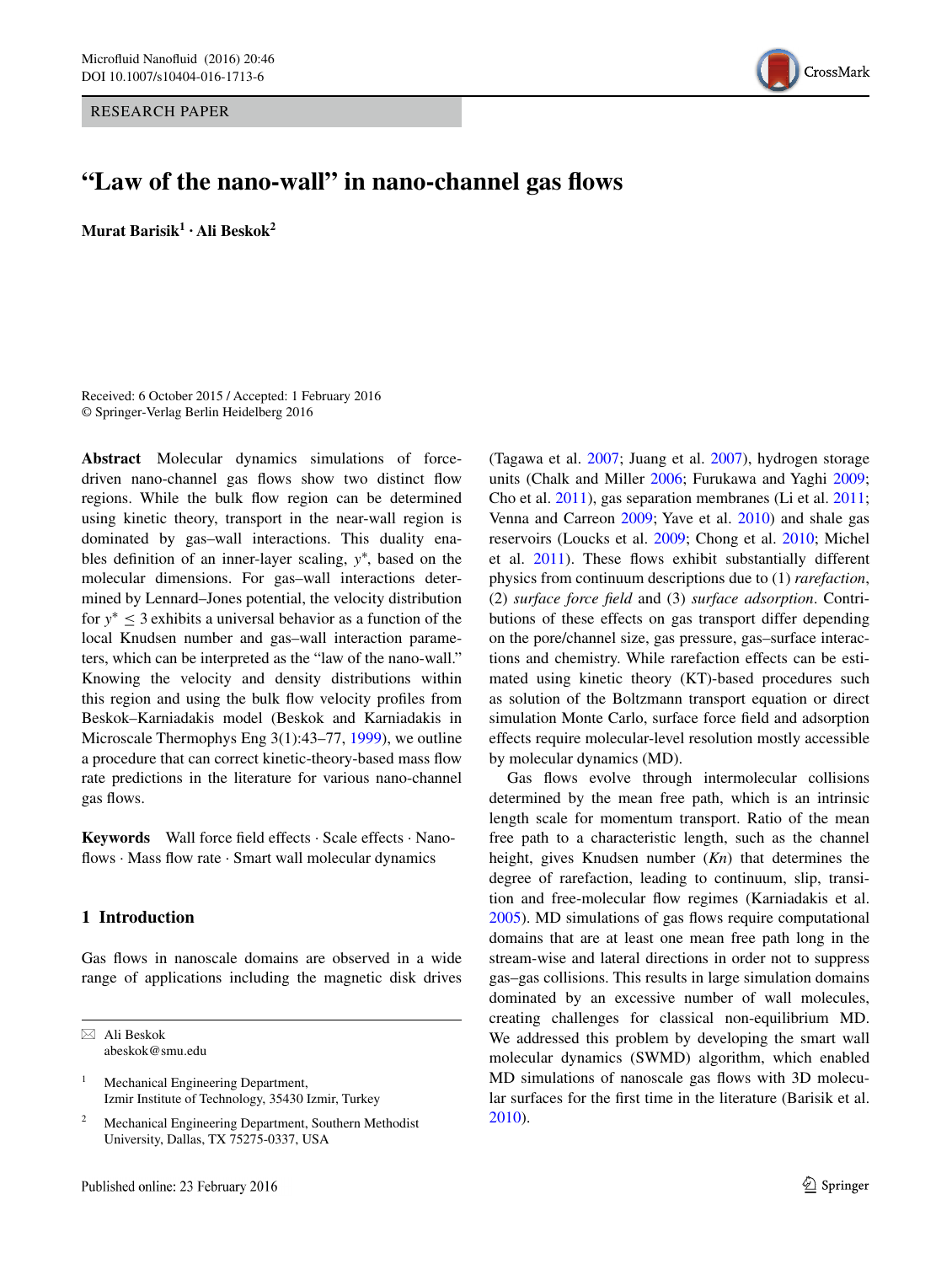Using SWMD, we investigated shear- and force-driven nano-channel gas flows in the entire Knudsen regime (Barisik and Beskok [2010](#page-7-1), [2011a](#page-7-2), [b](#page-7-3), [2012,](#page-7-4) [2014,](#page-7-5) [2015](#page-7-6)). Simulation results have shown formation of a near-wall layer that is several molecular diameters thick. We identified this as the "wall force penetration length"  $(L_f)$ , where the gas density and velocity distributions are under the effect of surface molecular forces. Transport beyond the near-wall region can be considered as the bulk flow region, which exhibits flow physics predictable by KT solutions for a prescribed tangential momentum accommodation coefficient (TMAC).

- In the near-wall region, there are significant variations in the gas density and velocity, while the shear and normal stresses are anisotropic (Barisik and Beskok [2011a\)](#page-7-2). Ideal gas law is valid in the bulk region.
- Transport in the bulk and near-wall regions is determined by the gas–wall interaction parameter and the Knudsen number (Barisik and Beskok [2011b;](#page-7-3) [2012,](#page-7-4) [2014](#page-7-5), [2015](#page-7-6)).
- TMAC values are determined by the gas–wall interaction parameter, and they are independent of the Knudsen number (Barisik and Beskok [2011b](#page-7-3), [2012](#page-7-4)).
- Surface adsorption of gas molecules can be characterized as a function of the gas–wall interaction parameter (Barisik and Beskok [2012](#page-7-4)).
- Mean free path of gas molecules are unaffected from nano-confinements in agreement with KT regardless of the molecular surface forces and adsorption. Comparison of the velocity profiles obtained in MD with the linearized Boltzmann solutions at predicted *Kn* values shows good agreement in the bulk of the channels, while deviations in the near-wall region due to the influence of surface are observed (Barisik and Beskok [2015](#page-7-6)).

These results clearly show that depending on the characteristic dimensions of the confinement, surface van der Waals forces can dominate nano-channel flows. In order to identify the effects of the near-wall region, we introduced a new dimensionless parameter *B* as the ratio of the wall force penetration length to the channel height  $(B = L_f/H)$ and investigated nanoscale gas flows at various *B* values to explore similitude of nano-flows with rarefied gas flows. Results showed dynamic similarity between the two for  $B \rightarrow 0$ , where the near-wall region had very limited effect on the mass transport with the exception of determining the TMAC value, which is the boundary condition for KT solutions. For finite *B* values, the near-wall region covers larger portions of the flow domain exhibiting increased deviations from KT solutions and eventually resulting in cases where the bulk flow region completely disappears (Barisik and Beskok [2014](#page-7-5)).

Objectives of this paper are twofold. First, we present the universal behavior of gas velocity distribution in the near-wall region as functions of the Knudsen number and the gas–wall interaction parameter. Then, we outline a procedure that can be used to correct kinetic-theory-based gas mass flow rate predictions in the literature as a function of *B* parameter and MD data, enabling scale-based corrections for nano-channel gas flows.

#### **2 Three‑dimensional MD simulation details**

Argon gas flow between two parallel surfaces was modeled using SWMD. The SWMD is an MD algorithm calculating evolution of molecules based on Newton's second law and intermolecular forces with a special subroutine for gas–surface interactions (Barisik et al. [2010\)](#page-7-0). We simulated force-driven isothermal flows, which are hydrodynamically similar to pressure-driven gas flows at low Mach numbers (*Ma*). Computational domain was periodic in the streamwise and lateral directions and extended one mean free path  $(\lambda_{Ar})$  in these directions. Thermodynamic state of argon was fixed at 298 K and 113.4 kPa, which corresponds to a density of  $\rho_{Ar} = 1.896$  kg/m<sup>3</sup> and  $\lambda_{Ar} = 54$  nm. By keeping gas temperature at 298 K, pressure was varied to obtain different *λ* values. Mean molecular spacing for each case was checked, and the thermodynamic states were validated to be dilute gas, obeying the ideal gas law. A constant driving force  $(F_{\text{drive}})$  was applied on each gas molecule in the stream-wise direction, while the magnitude of the force was controlled to maintain  $Ma < 0.1$ , so that gas flow is nearly incompressible.

Lennard–Jones (L–J) 6–12 potential was used to model van der Waals interactions between gas–gas and gas–wall molecules. The truncated 6–12 L–J potential is given as

*V*truncated(*rij*)

$$
=4\varepsilon\left(\left(\left(\frac{\sigma}{r_{ij}}\right)^{12}-\left(\frac{\sigma}{r_{ij}}\right)^{6}\right)-\left(\left(\frac{\sigma}{r_{c}}\right)^{12}-\left(\frac{\sigma}{r_{c}}\right)^{6}\right)\right),\tag{1}
$$

where  $r_{ii}$  is the intermolecular distance,  $\varepsilon$  is the depth of the potential well,  $\sigma$  is the molecular diameter and  $r_c$  is the cutoff radius. In this study, we utilized  $r_c = 1.08$  nm, which is approximately equal to  $3.17\sigma$  for argon molecules. At this cutoff distance, the attractive part of the L–J potential was reduced to 0.00392*ε*. Our algorithm utilized the wellknown link cell method to handle particle–particle interactions (Allen and Tildesley [1989\)](#page-7-7). Mass for an argon molecule is  $m_{Ar} = 6.63 \times 10^{-26}$  kg, its molecular diameter is  $\sigma_{Ar} = 0.3405$  nm and the depth of the potential well for argon is  $\varepsilon_{Ar} = 119.8 \times k_b$ , where  $k_b$  is the Boltzmann constant (1.3806 × 10<sup>-23</sup> J K<sup>-1</sup>). Here,  $\varepsilon_{Ar}$  defines the gas-gas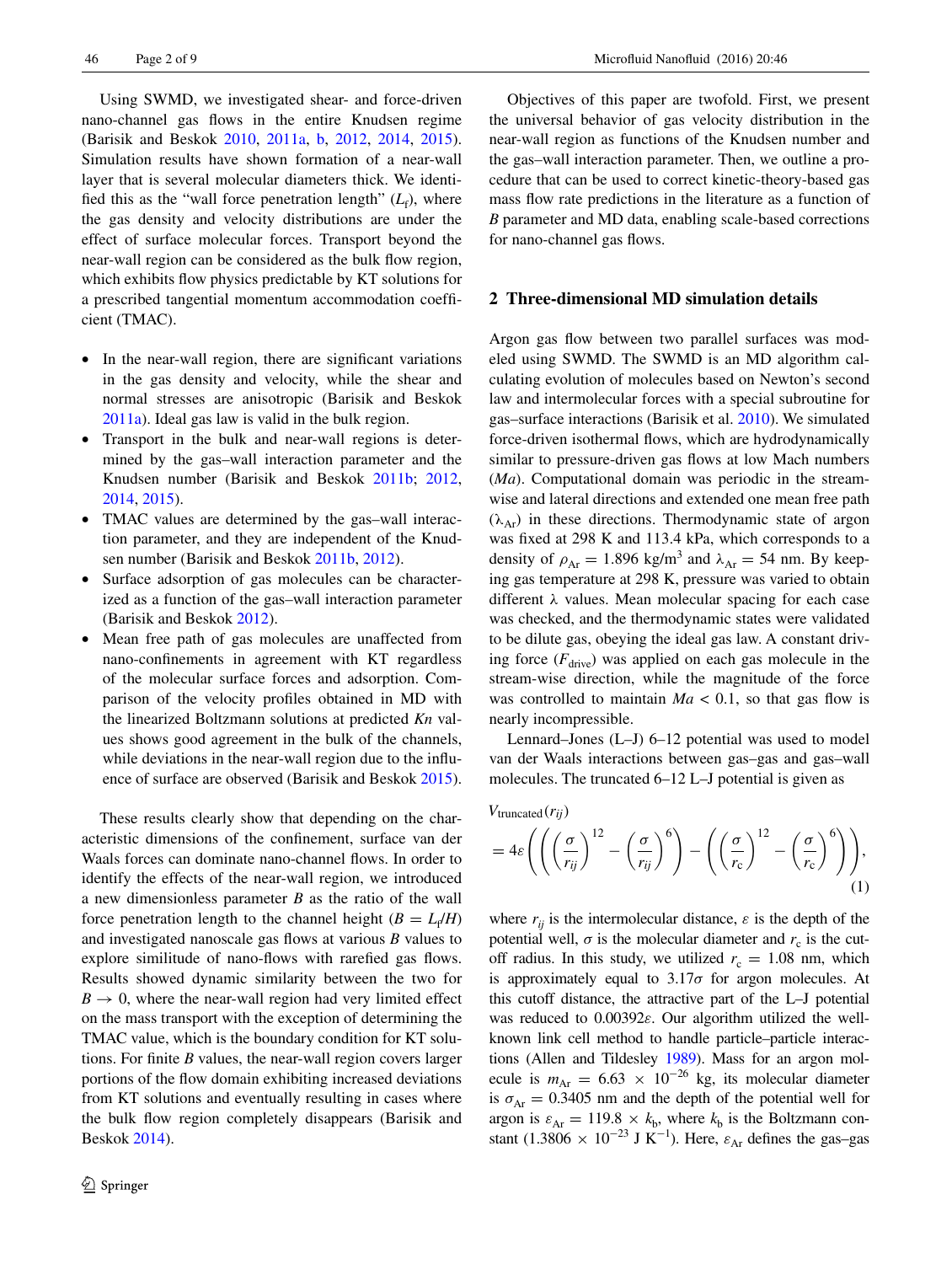interaction strength and is identified as  $\varepsilon_{ff}$ . During simulations, argon–wall interactions ( $\varepsilon_{wf}$ ) use  $\varepsilon_{Ar}$ ,  $2\varepsilon_{Ar}$  and  $3\varepsilon_{Ar}$  to investigate increasing wall attraction. We present our results as a function of the normalized interaction parameters, which result in  $\varepsilon_{\rm wf}\varepsilon_{\rm ff} = 1$ , 2 and 3 for gas–wall interactions. Walls were modeled molecularly using face-centered cubic (FCC) structure with (1,0,0) plane facing the gas. For simplicity, walls molecules have mass and diameter equivalent to argon  $(m_{\text{wall}} = m_{\text{Ar}}, \sigma_{\text{wall}} = \sigma_{\text{Ar}})$ . Since wall molecules are fixed in the cold wall model, the wall's molecular mass has no effect in momentum exchange between the gas and wall molecules. In addition, the molecular diameter between different species does not vary drastically.

Simulations started from the Maxwell–Boltzmann velocity distribution for gas molecules at 298 K. Initial particle distribution was evolved  $10^6$  time steps (4 ns) to reach an isothermal steady state using 4 fs  $(-0.002τ)$  time steps, after which  $8 \times 10^6$  time steps (32 ns) were performed for time averaging. Longer time averaging has also been performed to confirm convergence of density, stress and velocity profiles to steady state. In order to capture variations within the near-wall region accurately and using same resolution for each channel case, all simulation domains were divided into slab bins with constant height of 0.054 nm in the wall normal direction. Canonical ensemble (NVT, i.e., constant mole, *N*, volume, *V* and temperature, *T*) was performed by utilizing a thermostat. We employed the Nose– Hoover algorithm (Evans and Hoover [1986](#page-8-12)) as a global thermostat inside the local sub-domains to obtain isothermal conditions at 298 K with a relaxation time of ~0.2 ps. Sub-domains have 0.54 nm heights through the entire span, which is 10 times larger than the utilized bin size. Local gas temperature was also computed throughout the channels to ensure isothermal conditions were imposed by the thermostat.

The probable statistical effects of the number of simulated molecules are checked by measuring the molecular velocity distribution and the statistical fluctuations in the system. We compared the MD measured gas velocity distribution with theoretical Maxwell–Boltzmann prediction at the corresponding gas temperature. Regardless of the channel height, density, surface potential and flow conditions, MD gas velocity distribution is found identical to the kinetic theory description, which shows that local thermal equilibrium is maintained for these isothermal cases regardless of the nanoscale confinement effects induced by molecular surfaces. The 32 ns averaging performed is considered excessively long for a classical MD system. Very low fluctuations in the velocity and density profiles resulted in negligible standard deviations in the results.

### **3 Results and discussion**

Force-driven rarefied gas flows between parallel plates separated by a distance *H* show *Kn* dependent variation in mass flow rate, which also exhibits the well-known Knudsen's minimum around  $Kn = 1$  (Knudsen [1909](#page-8-13)). In order to associate our MD results with kinetic theory predictions, we need to define proper scales for normalization of the results. Mass flow rate for two-dimensional force-driven flows scale as ln(*Kn*) for  $Kn \to \infty$ , which is inappropriate to obtain relevant scales for normalization. On the other hand, three-dimensional rarefied gas flows in ducts and pipes give constant mass flow rate in the free-molecular limit that is scalable by

<span id="page-2-0"></span>
$$
\dot{M}_{\text{FM}} = \frac{H^2}{\sqrt{2R_{\text{Ar}}T_{\text{Ar}}}} \rho_{\text{Ar}} \frac{F_{\text{drive}}}{m_{\text{Ar}}},\tag{2}
$$

where  $M_{\text{FM}}$  is the mass flow rate per unit width;  $\rho_{\text{Ar}}$ ,  $R_{\text{Ar}}$ and  $T_{Ar}$  are the argon density, specific gas constant and temperature, respectively, and  $F_{\text{drive}}$  is the driving force on each molecule. Using Eq. ([2\)](#page-2-0), one can obtain channel-averaged free-molecular velocity as  $\bar{u}_{FM} = \dot{M}_{FM} / H \rho_{Ar}$ . Sharipov obtained linearized Boltzmann (LB) equation solutions between two parallel plates at various Knudsen numbers and TMAC values and reported mass flow rates normalized using Eq. [\(2](#page-2-0)). Table [1](#page-2-1) presents kinetic theory predictions of normalized mass flow rate per unit channel width *M*<sup>∗</sup> *<sup>k</sup>* for  $TMAC = 0.75$  as a function of the modified Knudsen number  $k = (\sqrt{\pi}/2)Kn$ . For fixed density and channel height,  $M_k^*$ can also be interpreted as the ratio of the mean velocity at a given *k* value  $(\bar{u}_k)$  and  $\bar{u}_{FM}$ .

Although velocity profiles for  $TMAC = 1$  flows at various *Kn* values exist in the literature, we could not find published velocity profiles for  $TMAC = 0.75$  flows. Therefore, we had to resort to Beskok–Karniadakis model (BKM), which is a phenomenological model for pressure-driven pipe and rectangular duct flows (Beskok and Karniadakis [1999](#page-8-14)). BKM is valid for low Mach number compressible gas flows, where the flow is nearly isothermal, and it accurately describes the velocity profile, shear stress, pressure

<span id="page-2-1"></span>**Table 1** Linearized Boltzmann calculations of mass flow rate per unit channel width  $(M_k^*)$  for TMAC = 0.75 flows [data adopted from Sharipov ([2001\)](#page-8-15)]

|               | $k = 0.236$ | $k = 0.5$ | $k=1$ | $k = 5$ | $k = 10$ |
|---------------|-------------|-----------|-------|---------|----------|
| $M_{\nu}^*$   | 2.383       | 2.203     | 2.150 | 2.429   | 2.655    |
| $j_{L_f,k}^*$ | 1.173       | 1.173     | 1.180 | 1.222   | 1.277    |

Normalized average mass flux in the near-wall region  $(j_{L_f,k}^*)$  for various *k* flows, predicted by MD simulations using  $\varepsilon_{\rm wf}/\varepsilon_{\rm ff} = 1$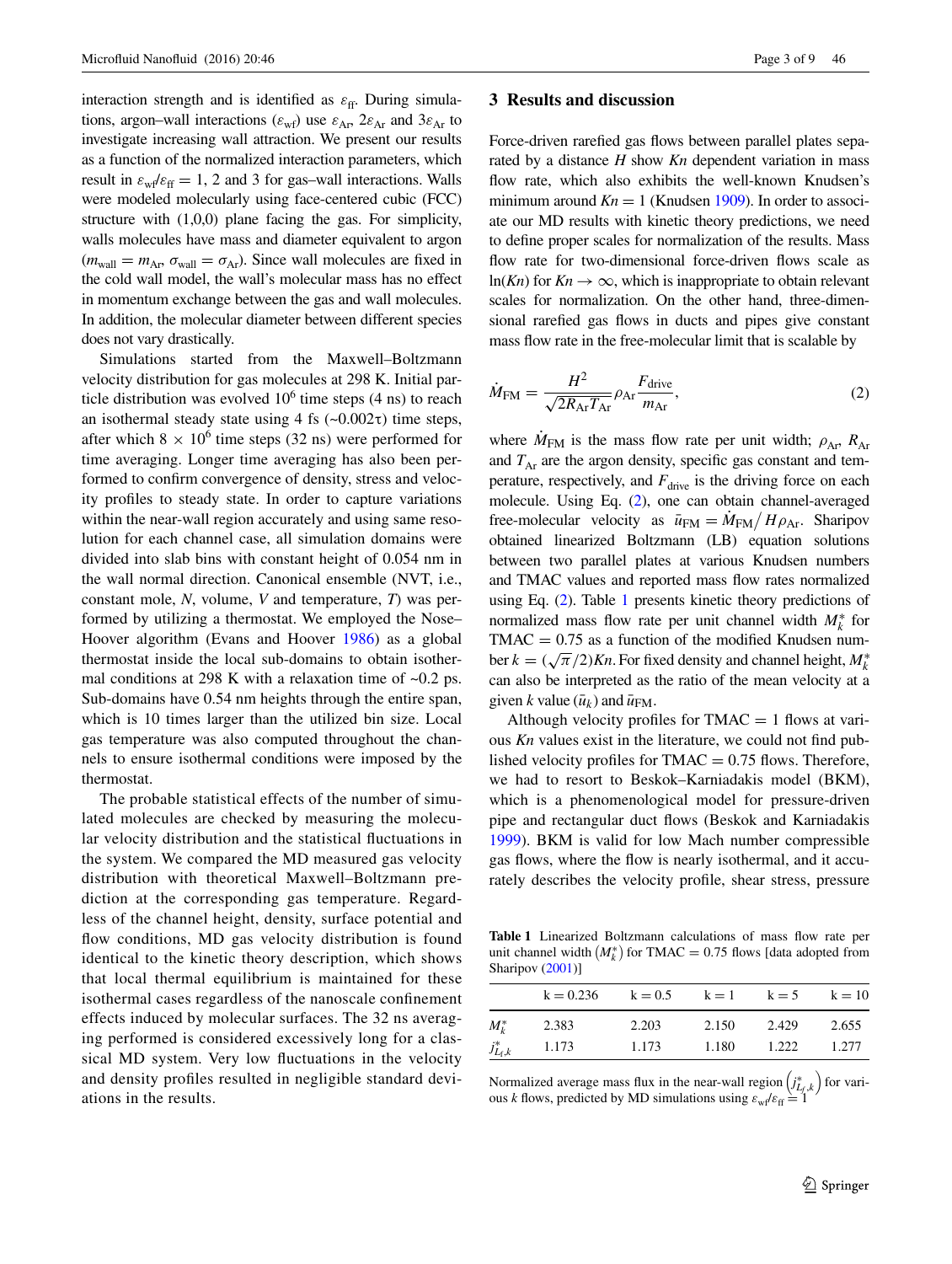gradient and mass flow rate in the entire Knudsen regime (Beskok and Karniadakis [1999](#page-8-14)). Using only two fitting parameters, BKM captures Maxwell's first-order slip model in the slip flow regime and reaches free-molecular flow results for  $Kn \to \infty$ . An essential component of the model is approximation of the velocity profile using a parabola and a generalized slip model, which was verified using variable hard sphere model DSMC algorithm and LB results for TMAC  $= 1.0$ , as well as an asymptotic analysis of Burnett equations for pressure-driven channel flows (Beskok [1996](#page-8-16); Beskok and Karniadakis [1994\)](#page-8-17). Velocity distribution for pressure-driven isothermal gas flow between two parallel plates separated by a distance *H* is a function of the local pressure gradient, gas viscosity, *k* and TMAC values, and it varies both in the stream-wise direction (*x*) and across the channel (*y*). Effects of the stream-wise variations can be canceled if the velocity profile is normalized by the local mean velocity  $(\bar{u}_k)$ , resulting in a model that accurately approximates the normalized velocity distribution as a function of *k*, *y* and TMAC as,

$$
U^*(Y,k) \equiv \frac{u(x,y)}{\bar{u}_k} = \left[\frac{-Y^2 + Y + \left(\frac{2-\text{TMAC}}{\text{TMAC}}\right)\frac{2k}{\sqrt{\pi}+2k}}{\frac{1}{6} + \left(\frac{2-\text{TMAC}}{\text{TMAC}}\right)\frac{2k}{\sqrt{\pi}+2k}}\right],\tag{3}
$$

where  $Y = y/H$ . This equation properly considers rarefaction effects and can be applicable for nanoscale flows with negligible surface force effects when  $B \to 0$ , which is the limit of dynamic similarity between rarefied and nanoscale flows, so that kinetic theory solutions are applicable. However, for *B* values different than zero, transport is affected by the surface force field, which should be considered using atomistic simulations.

<span id="page-3-2"></span>In order to study gas flows in nano-confinements, we began investigations with  $k = 1$  flows in the transition flow regime. Simulation snapshots provided in Fig. [1](#page-3-0) show molecularly modeled gas and solid surfaces. A wide range of conduit sizes are investigated. We simulated 5.4, 8.64, 10.8, 16.4, 21.6, 27 and 54 nm height channels, while different  $k = 1$  flows were established by varying the gas pressure. For example, in a 54-nm channel, argon gas at standard conditions resulted in  $k = 1$ . Gas pressure was increased ten times to reach  $k = 1$  flow in 5.4 nm channel. Driving force on each molecule  $(F_{\text{drive}})$  was determined using integral momentum equation applied to different sized control volumes to keep maximum channel velocity approximately a constant, which required variations as a function of the cross-sectional area. For example,  $F_{\text{drive}} = 4.037 \times 10^{-14}$  N/atom was used for the 5.4 nm height channel (5.4 nm  $\times$  54 nm flow area), while



<span id="page-3-0"></span>**Fig. 1** Simulation snapshots of 5.4, 8.64, 10.8, 16.2, 21.6, 27 and 54 nm height channels

| Height (nm) | $B(L_f/H)$ | Density (kg/m <sup>3</sup> ) $k$ |               | $F_{\text{drive}}$ (N/Atom) | Molecular dynamics         |                        |                 |
|-------------|------------|----------------------------------|---------------|-----------------------------|----------------------------|------------------------|-----------------|
|             |            |                                  |               |                             | $\tau_{\text{wall}}$ (kPa) | $M_{\rm MD}$ (kg/sm)   | $j_{L_f,k=1}^*$ |
| 5.4         | 0.2        | 18.252                           | $1.0^{\circ}$ | $4.037E - 14$               | 29.107                     | $14.45 \times 10^{-7}$ | 1.19            |
| 8.64        | 0.125      | 11.559                           | $1.0^{\circ}$ | $2.523E - 14$               | 19.057                     | $17.88 \times 10^{-7}$ | 1.18            |
| 10.8        | 0.1        | 9.291                            | 1.0           | $2.019E - 14$               | 15.235                     | $18.57 \times 10^{-7}$ | 1.21            |
| 16.2        | 0.066      | 6.235                            | $1.0^{\circ}$ | $1.346E - 14$               | 10.254                     | $19.32 \times 10^{-7}$ | 1.19            |
| 21.6        | 0.05       | 4.691                            | $1.0^{\circ}$ | $1.009E - 14$               | 7.783                      | $19.64 \times 10^{-7}$ | 1.17            |
| 27          | 0.04       | 3.761                            | $1.0^{\circ}$ | $8.075E - 15$               | 6.225                      | $19.82 \times 10^{-7}$ | 1.15            |
| 54          | 0.02       | 1.887                            | 1.0           | $4.037E - 15$               | 3.116                      | $20.20 \times 10^{-7}$ | 1.20            |
|             |            |                                  |               |                             |                            |                        |                 |

MD measurements of wall shear stress, mass flow rate per unit depth and free-molecular normalization of the average mass flux  $(j_{L_f,k=1}^*)$  inside the wall force penetration depth (~3 $\sigma$ ) are given for each case

<span id="page-3-1"></span>**Table 2** Simulation parameters for each channel height for  $k = 1$  flows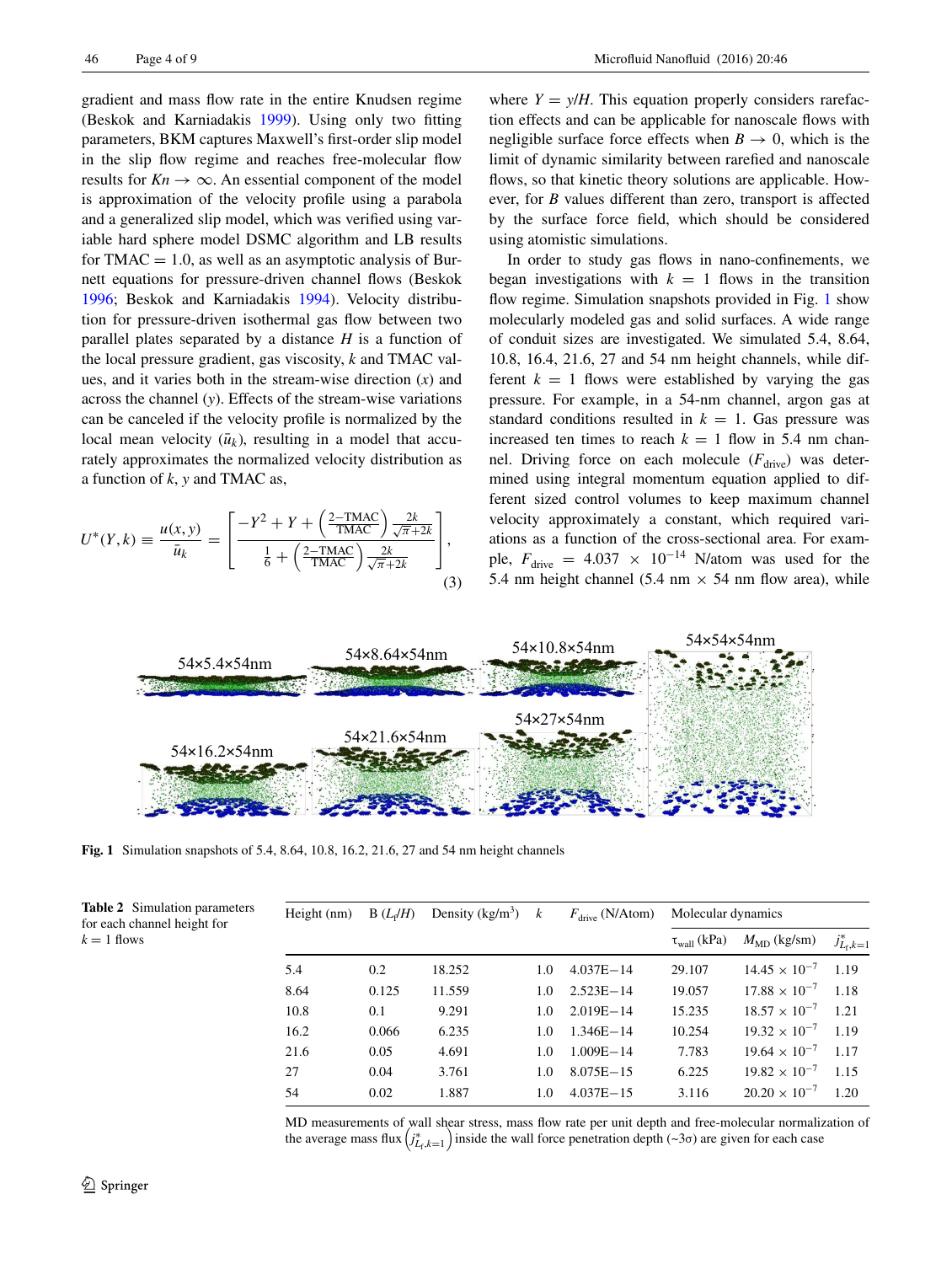$F_{\text{drive}} = 4.037 \times 10^{-15}$  N/atom was used for the 54 nm channel case (54 nm  $\times$  54 nm flow area), as given in Table [2.](#page-3-1)

Non-dimensional gas velocity profiles  $(u^*)$  for  $k = 1$ flows in different height channels are shown in Fig. [2](#page-4-0) as a function of the normalized channel height  $Y = y/H$ . Channel center is at  $Y = 0.5$ , while the centers of wall molecules on the bottom wall are lined at  $Y = 0.0$ . MD-based velocity profiles were normalized using  $\bar{u}_{FM}$ , while BKM predic-tions from Eq. [\(3](#page-3-2)) with TMAC =  $0.75$  were multiplied with  $M_{k=1}^* = 2.15$  $M_{k=1}^* = 2.15$  $M_{k=1}^* = 2.15$  for consistent normalization. Results in Fig. 2 show good agreement between the MD data and the BKM predictions *sufficiently away from the walls* for channel heights greater than 5 nm. The 8.64 nm height case given in Fig. [2a](#page-4-0) is found as the dimensional limit of this agreement between the nanoscale gas flow bulk velocity and KT predictions. Kinetic-theory-based solutions cannot explain bulk velocity of nano-channels smaller than 8.64 nm for the current MD system (Barisik and Beskok [2014](#page-7-5)). Different than the BKM, MD further calculates surface force and

surface adsorption in addition to gas rarefaction. Hence, MD results deviate from KT solution near the surfaces. These deviations are mostly confined inside the wall force penetration regions (*L*<sub>f</sub>). Nearly parabolic velocity profiles are observed in the bulk flow region with significant variations within the  $L_f$ . Since the dimension of the near-wall region remains constant ( $L_f = 3\sigma \approx 1$  nm in this study due to the utilized van der Waals surface forces), its influence on transport becomes increasingly significant with decreased channel heights, which correspond to increased *B* values.

Results in Fig. [2](#page-4-0) show presence of an outer scaling in the velocity profiles where MD results match BKM model approximately 2*B* distance away from the surfaces. However, there are significant differences between MD results and BKM in the near-wall region. Figure [3a](#page-4-1), b shows variations of normalized gas density and velocity as a function of the inner-scaling based on molecular diameter, *σ*. We call this wall units  $y^* = y/\sigma$ ; therefore,  $y^* = (H/\sigma)Y$ . In the figure,



<span id="page-4-0"></span>**Fig.** 2 Dimensionless velocity profiles for  $k = 1$  flows as a function of normalized channel height *Y*, corresponding to different *B* values



<span id="page-4-1"></span>**Fig.** 3 Normalized density (a), velocity (b) and mass flux (c) distributions within the wall force penetration region for  $k = 1$  flows in different height channels. **a** Illustration of surface molecules to demonstrate wall penetration into the flow domain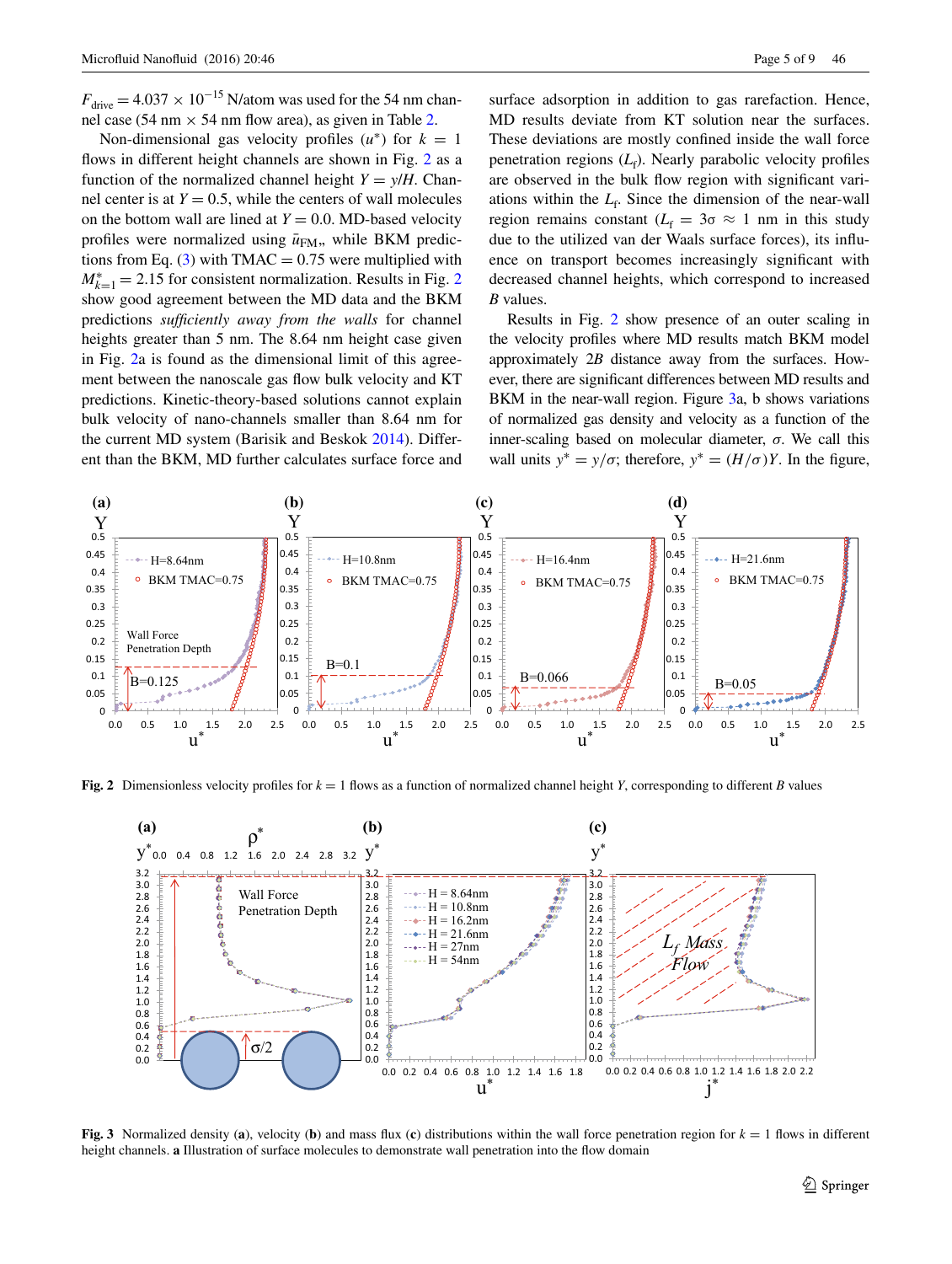<span id="page-5-0"></span>**Fig. 4** Normalized density (**a**) and velocity profiles (**b**) in the near-wall region obtained at various gas–wall interaction strengths for  $k = 1$  flows



density is normalized by the channel bulk value, while MDbased velocity profiles are normalized by  $\bar{u}_{FM}$ . Results from six different channel height cases are presented. Regardless of the channel dimensions, normalized density and velocity profiles show *universality* for  $y^* \leq 3$  for  $k = 1$  flows. Nearwall normalized density, velocity and mass flux distributions are independent of the local thermodynamic state, channel dimensions and the applied force. This universal behavior can be identified as "the law of the nano-wall." For  $3 \le y^* \le 6$ , the inner-layer velocity distribution transitions to match the outer layer velocity scaling, while reasonable match between the BKM and MD results is obtained  $Y = 2B$  distance from the wall, which corresponds to  $y^* = 6$  in wall units.

Figure [4](#page-5-0) shows normalized density and velocity profiles in the near-wall region for different gas–wall interaction strengths ( $\varepsilon_{\rm wf}\varepsilon_{\rm ff}$ ), resulting in TMAC = 0.75, 0.9 and 0.94 for  $\varepsilon_{\rm wf}\varepsilon_{\rm ff} = 1$ , 2 and 3, respectively (Barisik and Beskok [2012](#page-7-4)). Near-wall density profiles peak around *y*<sup>∗</sup> = 1 and then reach bulk flow value around  $y^* = 2$ . The peak density increases with  $\varepsilon_{\rm wf}/\varepsilon_{\rm ff}$  due to strong wall attraction and eventually leads to monolayer adsorption on the surface. Gas velocity around  $y^* = 1$  is nearly zero for the  $\varepsilon_{\rm wf}/\varepsilon_{\rm ff} = 3$ case, showing onset of gas adsorption. It is important to indicate that  $\varepsilon_{\rm w}/\varepsilon_{\rm ff} = 1$  and 2 cases allow gas slip on atomistically smooth surface. Although the near-wall density profile is independent of the Knudsen number, velocity distribution shows dependence on both  $\varepsilon_w / \varepsilon_{ff}$  and local *k*; it is not scalable with the TMAC values.

*Mass flow rate Predictions* Presence of *universal nearwall* density and velocity distributions enables corrections of KT-based mass flow rate results for finite *B* values. Mass flow rate in a nano-channel for certain *k* flow  $\left(M^*_{\text{Nano},k}\right)$  can be calculated as follows

$$
M_{\text{Nano},k}^{*} = M_{k}^{*} - 2M_{L_{\text{f}},k}^{*} + 2M_{L_{\text{f}},\text{Nano}}^{*}
$$
 (4)

where  $M_k^*$  is the mass flow rate form KT at a given  $k$  value (Table [1](#page-2-1)), and  $M^*_{L_f,k}$  is the mass flow rate within the force penetration region  $(L_f)$  calculated from KT, while  $M_{L_f,Nano}^*$  is the mass flow rate within  $L_f$  calculated by SWMD. Factor of 2 is required to consider top and bottom surfaces of the channel. Equation [\(4\)](#page-5-1) is a hybrid mass flow rate model correcting KT calculations by considering nanoscale surface effects using MD data from the near-wall region. This correction is only possible by properly characterizing the velocity and density profiles from KT and MD and then by integrating them within their respective domains. First, we evaluate the KT mass flow rate within the force field penetration depth ( $L_f \approx 3\sigma$ ) as,

<span id="page-5-4"></span>
$$
M_{L_f,k}^* = \left(\int_0^B U^*(Y,k)_{\text{BKM}}dY\right) \times M_k^*,\tag{5}
$$

where  $U^*$  is the BKM velocity profile from Eq.  $(3)$  $(3)$ , and  $M_k^*$  is required to properly scale BKM as described earlier. Mass flow rate within the near-wall region is obtained by numerical integration (trapezoidal rule) of MD simulation data using

<span id="page-5-2"></span>
$$
M_{L_{\rm f},\text{Nano}}^* = \left(\frac{\sigma}{H} \int_0^{L_{\rm f}/\sigma} \rho^* u^* \mathrm{d}y^*\right),\tag{6}
$$

where  $\rho^* = \rho / \rho_o$ . Upper limit of the integral uses  $L_f / \sigma$ , which is  $y^* = 3$  in this study. Although  $M^*_{L_f,\text{Nano}}$  changes with the channel size, value of the integral in Eq. ([6\)](#page-5-2) is constant in the wall coordinates for a given *k* and gas–wall interaction strength. It is possible to define an averaged mass flux  $j_{L_f,k}^*$  in the near-wall region, which simplifies Eq. [\(6](#page-5-2)) as

<span id="page-5-3"></span>
$$
M_{L_{\rm f},\text{Nano}}^* = B \times j_{L_{\rm f},k}^*.
$$
\n<sup>(7)</sup>

<span id="page-5-1"></span>Values of  $j_{L_f,k}^*$  for  $k = 1$  flow are given in Table [2](#page-3-1) for various channels. As expected, the average near-wall mass flux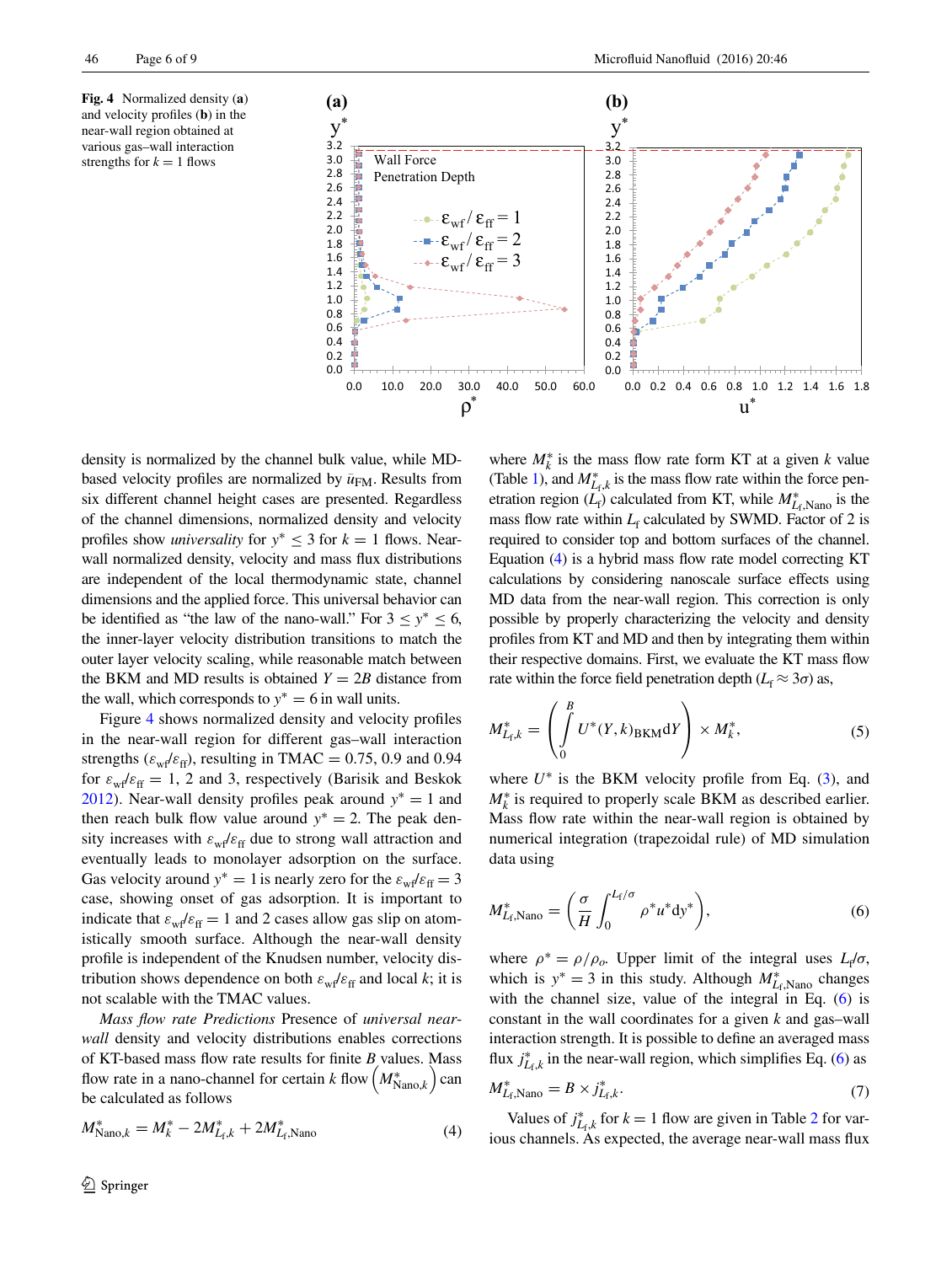is constant regardless of the channel dimensions. Figure [3c](#page-4-1) shows normalized mass flux distribution in the near-wall region for six different height channels, verifying this universal distribution. Equations ([4–](#page-5-1)[7\)](#page-5-3) constitute Beskok– Barisik correction for nanoscale mass flow rate, which can be incorporated to any kinetic-theory-based mass flow rate database, as shown here.

We applied Beskok–Barisik correction (BBC) on the listed  $k = 1$  flow cases with channel heights varying between 5.4 and 54 nm. MD measured mass flow rate, KT prediction and BBC for each case are given in Fig. [5](#page-6-0) as a function of parameter *B*. MD measured mass flow rate in 54 nm channel  $(B = 0.02)$  agrees well with KT prediction. Similar to earlier discussions, KT solutions do not require any correction when *B* is negligibly small. As *B* increases, percentage of  $L_f$  region compared to flow domain increases making nanoscale surface effects dominant. Percentile differences for each channel case are listed in Table [3](#page-7-8) where KT overestimates the mass flow rate 37 and 12 % in 5.4



<span id="page-6-0"></span>**Fig. 5** Normalized MD mass flow rates for  $k = 1$  flows as a function of B parameter at various channel heights compared with KT predictions and KT with BBC using Eqs. [\(4–](#page-5-1)[7](#page-5-3))

<span id="page-6-1"></span>

and 8.64 nm channels, respectively. Alternatively, when we use BBC to correct KT results, we can successfully calculate nano-channel mass flow rates in channels as small as 8.64 nm with 2.5 % error. Details of BBC calculation, percentile contributions of each term and the differences between MD measurements and the result of BCC are given in Table [3.](#page-7-8) On a side note, 5.4-nm-channel flow rate cannot be predicted by BBM since the bulk velocity does not match with KT solutions anymore due to large surface force field effects. In an earlier study, this behavior was investigated and the dominance of surface effects over rarefaction was presented in the entire Knudsen regime (Barisik and Beskok [2014](#page-7-5)).

In order to investigate the velocity distribution in the near-wall region at different Knudsen values, we simulated  $k = 0.286, 0.5, 1, 5$  and 10 flows inside a 10.8-nm height channel and computed mass flux inside the  $L_f$  region using Eq. ([6\)](#page-5-2). Figure [6a](#page-6-1) shows normalized velocity distribution in the near-wall region for various *k* values spanning from late slip to free-molecular flow regimes. This inner velocity scaling is a function of *k* for  $\varepsilon_w/\varepsilon_f = 1$ . Density distributions in nano-channels at different *k* flows are identical with data shown in Fig. [3](#page-4-1)a, since the near-wall density variation is affected only by the gas–wall interaction parameter  $(\varepsilon_w/\varepsilon_f)$ . Combining the local density and velocity profiles, we obtained average mass flux in the near-wall region  $j_{L_f, \text{MD}}^*$ , whose variation is shown in Fig. [6b](#page-6-1) for different *k* flows and its numerical values are presented in Table [1](#page-2-1).

Using Sharipov's mass flow rate data obtained for TMAC  $= 0.75$  flows (Sharipov [2001\)](#page-8-15), and the near-wall average mass flux presented in Table [1](#page-2-1), we imposed Beskok– Barisik correction to the KT data for 10.8 nm height channels, where  $B = 0.1$ . Figure [7](#page-7-9) shows normalized mass flow rate obtained using MD, KT and BBC. Proposed model shows reasonable agreements with MD data, enabling sizedependent corrections to mass flow rate predicted by kinetic

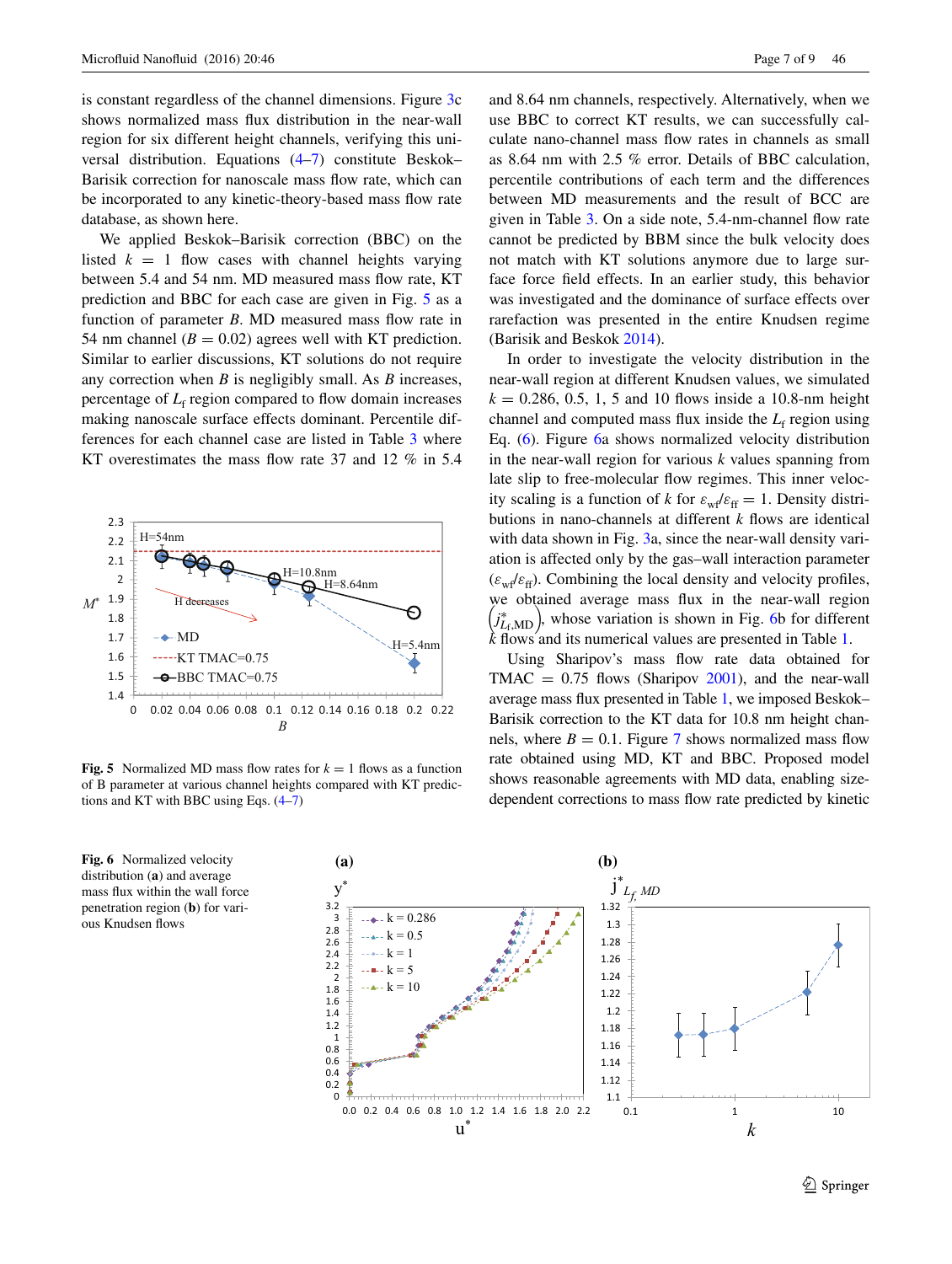<span id="page-7-8"></span>**Table 3** Calculation of nanoscale gas mass flow rate using Eqs.  $(4-7)$  $(4-7)$  $(4-7)$  in various height nano-channels for  $k = 1$  flow

| Height<br>(nm) | $B(L_f/H)$ | $M_{\text{KT}}-M_{\text{MD}}$<br>$M_{\rm MD}$<br>$\%$ | $M_{L_{f},k}^{*}/M_{k}^{*}$<br>$\%$ | $M_{L_f,\text{Nano}}^*/M_k^*$<br>% | $M_{\text{Nano}}-M_{\text{MD}}$<br>$M_{\rm MD}$<br>% |
|----------------|------------|-------------------------------------------------------|-------------------------------------|------------------------------------|------------------------------------------------------|
| 5.4            | 0.2        | $-37.00$                                              | 18.44                               | 10.98                              | $-16.55$                                             |
| 8.64           | 0.125      | $-12.17$                                              | 11.16                               | 6.86                               | $-2.52$                                              |
| 10.8           | 0.1        | $-8.53$                                               | 8.82                                | 5.49                               | $-1.29$                                              |
| 16.2           | 0.066      | $-5.01$                                               | 5.71                                | 3.66                               | $-0.70$                                              |
| 21.6           | 0.05       | $-3.64$                                               | 4.3                                 | 2.74                               | $-0.41$                                              |
| 27             | 0.04       | $-2.89$                                               | 3.42                                | 2.2                                | $-0.36$                                              |
| 54             | 0.02       | $-1.34$                                               | 1.69                                | 1.1                                | $-0.13$                                              |

Third column shows error in KT results, while the last column shows error in BBC. The fourth and fifth columns are percentile contributions from Eqs.  $(5)$  $(5)$  and  $(7)$  $(7)$ , respectively



<span id="page-7-9"></span>**Fig. 7** Free-molecular scaling of MD measured mass flow rates inside 10.8 nm height channel compared with predictions of KT and KT with BBC (Eqs. [4](#page-5-1)[–7](#page-5-3)) as a function of *k*

theory calculations for a wide range of Knudsen numbers. Differences between the MD and BBC are primarily induced by the fact that inner-layer scaling of the velocity profiles transitions to bulk flow approximately 2*B* distance away from the surfaces (Fig. [2\)](#page-4-0). However, BBC uses the near-wall mass flux, which is universal only in the wall force penetration region. This creates a small error in the BBC. In addition, BKM approximates the KT-based velocity profiles as parabolic (Eq. [3](#page-3-2)), which has some error for  $k \approx 1$  [see Figures 4.19 and 4.20 in Karniadakis et al. [\(2005\)](#page-8-11)].

### **4 Conclusions**

SWMD results obtained for force-driven gas flows in a wide range of Knudsen values show near-wall and bulk flow regions. While the density and velocity distributions in the near-wall region are determined by the gas–wall interaction

parameter, velocity distribution also depends on the local Knudsen number. Near-wall normalized density, velocity and mass flux distributions are independent of the local thermodynamic state, channel dimensions and the applied force. This universal behavior can be identified as "the law of the nano-wall." For  $B \le 0.125$ , one could identify a bulk flow region that matches kinetic-theory-based solutions. Considering that the near-wall region exists on both surfaces of the channel, near-wall effects are present in 25 % of the domain for  $B = 0.125$ . For smaller channels, the bulk flow region does not follow kinetic theory solutions.

We outlined a procedure that can be used to correct kinetic-theory-based mass flow rate predictions in the literature for nanoscale effects as a function of the *B* parameter. The method uses dimensionless velocity profiles from Beskok–Karniadakis model (Beskok and Karniadakis [1999\)](#page-8-14) to subtract the non-dimensional near-wall mass flux from KT solutions and corrects it using that predicted by SWMD. This correction, valid for  $B \leq 0.125$ , results in accurate mass flow rate predictions for nano-channels. Overall, the proposed methodology can be adopted to correct kinetic-theory-based flow rate data for nanotubes and channels, which can have profound impacts in predicting gas transport in nano-channels, tubes and nano-porous media.

**Acknowledgments** Murat Barisik would like to thank H2020 Marie Skłodowska-Curie action CO-FUNDED Brain Circulation Scheme for support under the Grant Number TÜBİTAK 115C026. Ali Beskok would like to thank American Chemical Society (ACS) for support under the Grant Number 54562-ND9.

### **References**

- <span id="page-7-7"></span>Allen MP, Tildesley DJ (1989) Computer simulation of liquids. Oxford University Press, New York
- <span id="page-7-1"></span>Barisik M, Beskok A (2010) MD simulations of nano-scale gas flows: a case study of couette flow at  $Kn = 10$ . In: Proceedings of the 27th symposium on rarefied gas dynamics Pacific Grove, California, July 10–15
- <span id="page-7-2"></span>Barisik M, Beskok A (2011a) Equilibrium molecular dynamics studies on nanoscale-confined fluids. Microfluid Nanofluidics 11(3):269–282. doi[:10.1007/s10404-011-0794-5](http://dx.doi.org/10.1007/s10404-011-0794-5)
- <span id="page-7-3"></span>Barisik M, Beskok A (2011b) Molecular dynamics simulations of shear driven gas flows in nano-channels. Microfluid Nanofluidics 11(5):611–622. doi[:10.1007/s10404-011-0827-0](http://dx.doi.org/10.1007/s10404-011-0827-0)
- <span id="page-7-4"></span>Barisik M, Beskok A (2012) Surface–gas interaction effects on nanoscale gas flows. Microfluid Nanofluidics 13(5):789–798. doi[:10.1007/s10404-012-1000-0](http://dx.doi.org/10.1007/s10404-012-1000-0)
- <span id="page-7-5"></span>Barisik M, Beskok A (2014) Scale effects in gas nano flows. Phys Fluids Phys Fluids 26:052003. doi[:10.1063/1.4874678](http://dx.doi.org/10.1063/1.4874678)
- <span id="page-7-6"></span>Barisik M, Beskok A (2015) Molecular free paths in nano-scale gas flows. Microfluid Nanofluidics 18(5–6):1365–1371. doi[:10.1007/](http://dx.doi.org/10.1007/s10404-014-1535-3) [s10404-014-1535-3](http://dx.doi.org/10.1007/s10404-014-1535-3)
- <span id="page-7-0"></span>Barisik M, Kim B, Beskok A (2010) Smart wall model for molecular dynamics simulations of nanoscale gas flows. Commun Comput Phys 7:977–993